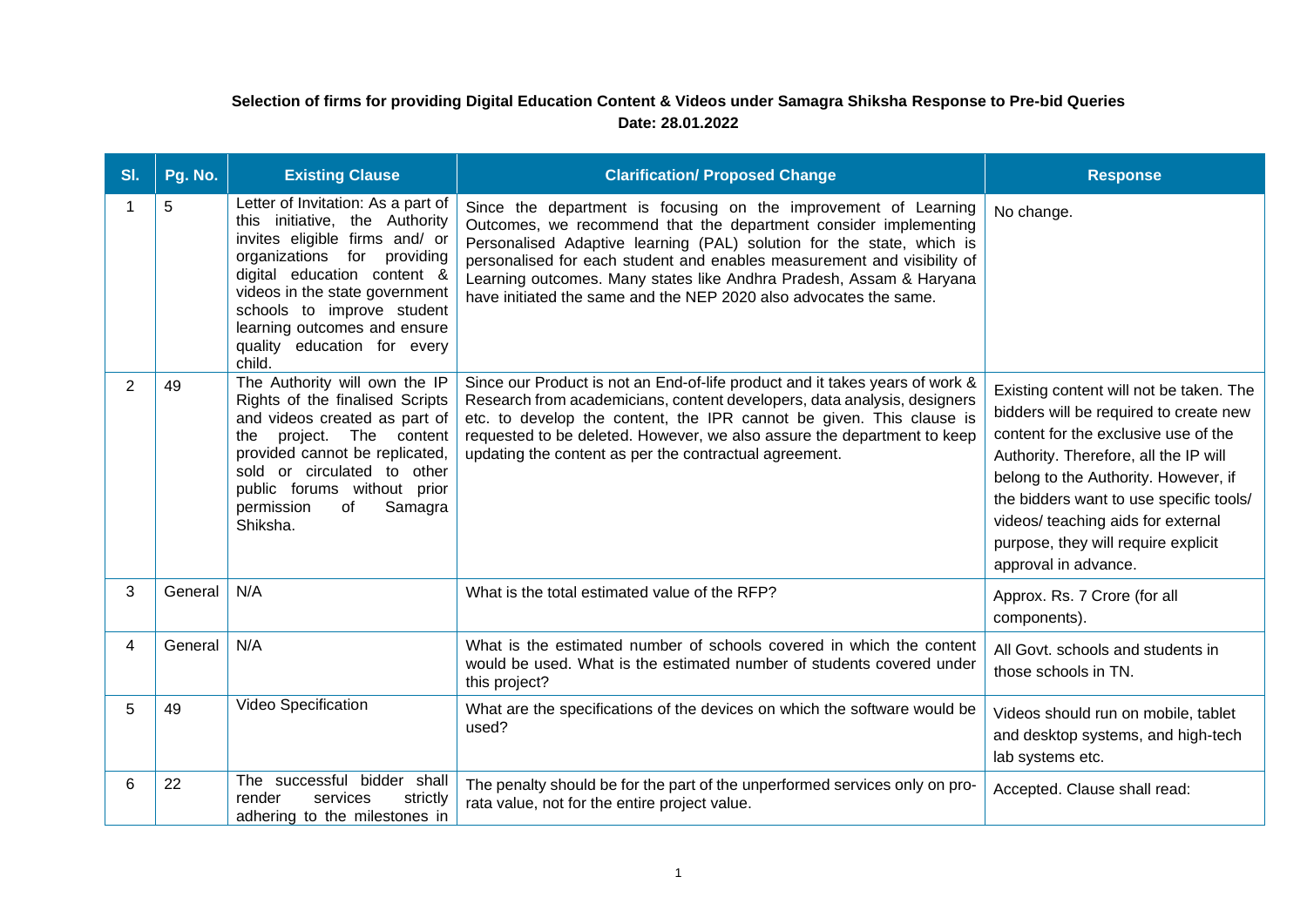| SI.            | Pg. No. | <b>Existing Clause</b>                                                                                                                                                                                                                                                                                                                                                                                                | <b>Clarification/ Proposed Change</b>                                                                                                                                                                                                                                                                                                                                                                                                          | <b>Response</b>                                                                                                                                                                                                                                                         |
|----------------|---------|-----------------------------------------------------------------------------------------------------------------------------------------------------------------------------------------------------------------------------------------------------------------------------------------------------------------------------------------------------------------------------------------------------------------------|------------------------------------------------------------------------------------------------------------------------------------------------------------------------------------------------------------------------------------------------------------------------------------------------------------------------------------------------------------------------------------------------------------------------------------------------|-------------------------------------------------------------------------------------------------------------------------------------------------------------------------------------------------------------------------------------------------------------------------|
|                |         | the Letter of Award. Any<br>unapproved delay in achieving<br>the milestones except when<br>approved by the Authority in<br>writing shall attract a penalty of<br>1.0% of total value of work<br>order per week of the delay<br>subject to a maximum of 10.0%<br>of the value of work order. If the<br>unapproved delay is beyond 30<br>days, the Authority has the<br>right to issue the termination<br>notice.       |                                                                                                                                                                                                                                                                                                                                                                                                                                                | "Any unapproved delay in achieving<br>the milestones except when approved<br>by the Authority in writing shall attract<br>a penalty of 1.0% of un-performed<br>value of work order per week of the<br>delay subject to a maximum of 10% of<br>the value of work order." |
| $\overline{7}$ | 43      | 4 B. Overview<br>Bidders should note that for<br>Components B, C and D, the<br>scripts are already being made<br>by the teachers of school<br>education department. These<br>scripts will need to be reviewed<br>and videos made. In case of<br>Component A, the scripts will<br>need to be made by the bidders<br>and also reviewed. This<br>distinction is important and<br>should be considered by the<br>bidders. | The Department is looking for education content and video production.<br>Since we already have the education content and video production aligned<br>with the Tamil Nadu state board, we request the department to consider the<br>bidders who already have the required content available. The videos can<br>be reviewed and approved by the SCERT or any other relevant academic<br>body. Accordingly, the technical criteria to be revised. | Pl. refer to response to Qn. 2.                                                                                                                                                                                                                                         |
| 8              | 47.     | c. Detailed scope of Work                                                                                                                                                                                                                                                                                                                                                                                             | The Scope of work includes Maths, Science, English and Tamil subjects<br>under components A & B. However, as practiced by other states (recent<br>tender No. 2021_HRY_189346_1 of Haryana), we recommend the<br>department to consider bids for specific subjects.                                                                                                                                                                             | No change.                                                                                                                                                                                                                                                              |
| 9              | 13      | Point No. 11.9 9 Refund of<br>EMD:<br>EMD of unsuccessful<br>The<br>bidders shall be refunded<br>within 60 days after final<br>acceptance of bid and signing                                                                                                                                                                                                                                                          | Refund of EMD for the unsuccessful bidders should be made within 60 days<br>from the date of opening of financial bid.                                                                                                                                                                                                                                                                                                                         | No change.                                                                                                                                                                                                                                                              |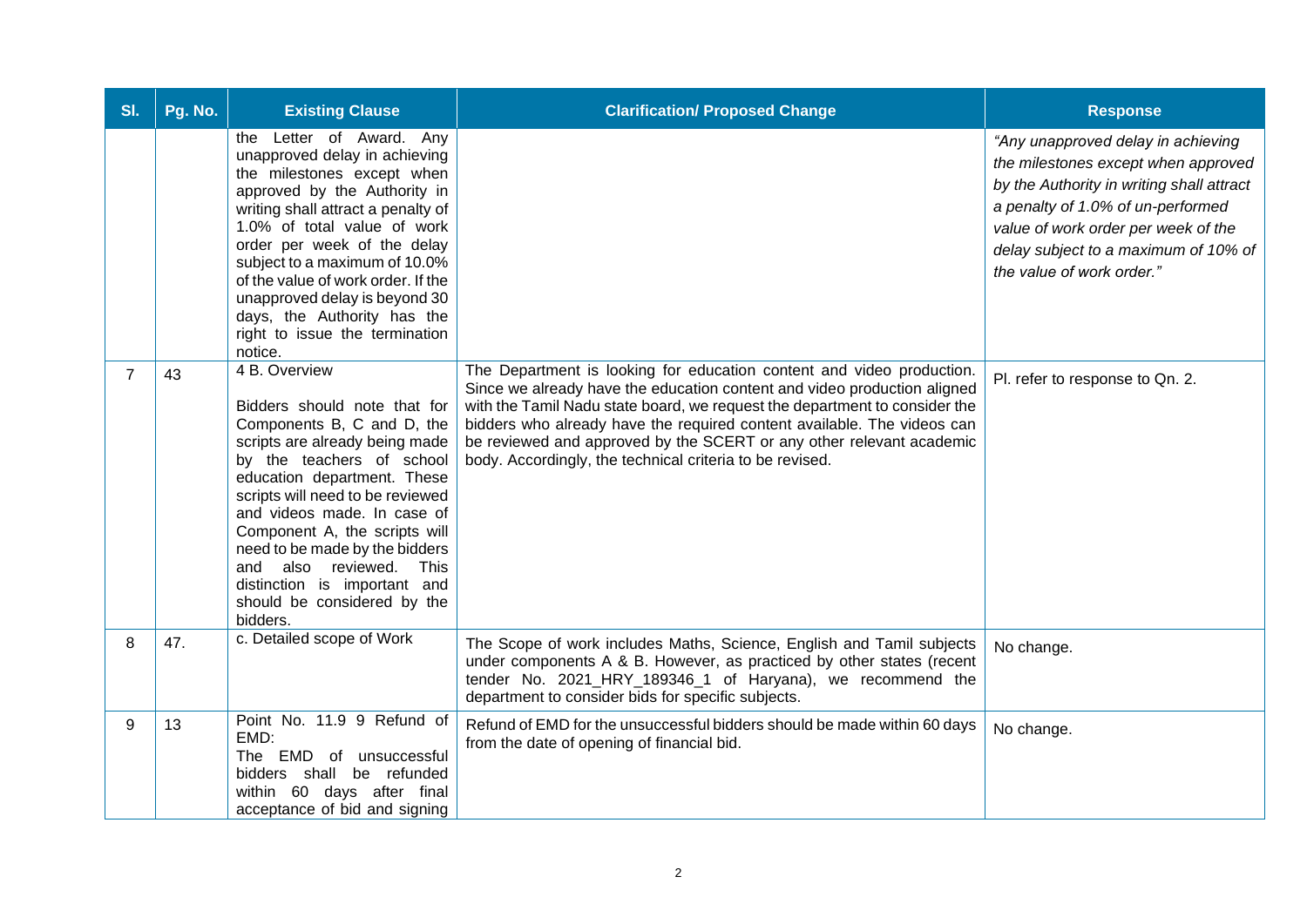| SI. | Pg. No. | <b>Existing Clause</b>                                                                                                                                                                                                                  | <b>Clarification/ Proposed Change</b>                                                                                                                                                                                                                                                                                                                                                                 | <b>Response</b>                                                                                                                                                                                                                         |
|-----|---------|-----------------------------------------------------------------------------------------------------------------------------------------------------------------------------------------------------------------------------------------|-------------------------------------------------------------------------------------------------------------------------------------------------------------------------------------------------------------------------------------------------------------------------------------------------------------------------------------------------------------------------------------------------------|-----------------------------------------------------------------------------------------------------------------------------------------------------------------------------------------------------------------------------------------|
|     |         | of contract with the successful<br>bidder.                                                                                                                                                                                              |                                                                                                                                                                                                                                                                                                                                                                                                       |                                                                                                                                                                                                                                         |
| 10  | 5       | Component E: Questions from<br>the last 30 yrs of competitive<br>(Commerce,<br>examinations<br>Law, Medicine,<br>Engineering)                                                                                                           | Component E: Questions from the last 3 years may be considered, as most<br>of the examinations' patterns changed from time to time.                                                                                                                                                                                                                                                                   | No change.                                                                                                                                                                                                                              |
| 11  | 5       | Component E: Questions from<br>the last 30 yrs of competitive<br>examinations<br>(Commerce,<br>Law, Medicine,<br>Engineering)                                                                                                           | Please clarify on the Commerce competitive examinations.                                                                                                                                                                                                                                                                                                                                              | <b>ICAI's Chartered Accountant</b><br>examination.                                                                                                                                                                                      |
| 12  | 40      | FORM FIN-2: Storage Cost of<br><b>Hard Drives</b><br>Bidders will use as many drives<br>as required for sharing the<br>RAW files with the Authority.<br>The above costs will be on<br>actuals and reimbursed on<br>submission of bills. | Instead of sharing the content for review in physical format we would also<br>recommend to have options for online mode to share the content through a<br>web portal. This can be provided with role-based access to the online<br>platform. In this model, the videos can be updated as per any changes in<br>curriculum and can be made available to all students uniformly with a single<br>click. | Videos in RAW format will be<br>extremely large size, and<br>downloading/ uploading will be a<br>challenge. Hence, no change.                                                                                                           |
| 13  | 62      | 3.1 Technical Presentation:<br>Points will be awarded as<br>follows:<br>"Model sample scripts of the<br>bidders (3 Nos): 5 points."                                                                                                     | The department to also consider bidders who already have 2D, 3D learning<br>video content. The evaluation may be restricted to quality of the same rather<br>than the review of model sample scripts.                                                                                                                                                                                                 | Scripts/ Videos will need to be<br>created for the exclusive use of the<br>department.                                                                                                                                                  |
| 14  | 48      | C. Detailed Scope of Work<br>"The subtitling must be in Tamil<br>Technical<br>words<br>with<br>mentioned both in English and<br>Tamil"                                                                                                  | The videos will be in Tamil with Tamil voice over. It may not have the<br>subtitles as it is not required.                                                                                                                                                                                                                                                                                            | Language of video: Primarily Tamil<br>Sub-title: Tamil + English (where<br>technical words are required).                                                                                                                               |
| 15  | 47      | C. Detailed Scope of Work                                                                                                                                                                                                               | The Scope has a mention of "No. of Scripts and Videos", we would request<br>the department to clarify the number of Concepts per class and subject wise<br>to be covered. The Costing sheet at FIN 2 may accordingly be aligned.                                                                                                                                                                      | The template is on a per script/video<br>basis since it allows the Department<br>to vary the number of scripts/videos<br>as required based on the number of<br>scripts/ videos finally prepared.<br>Bidders should note that the number |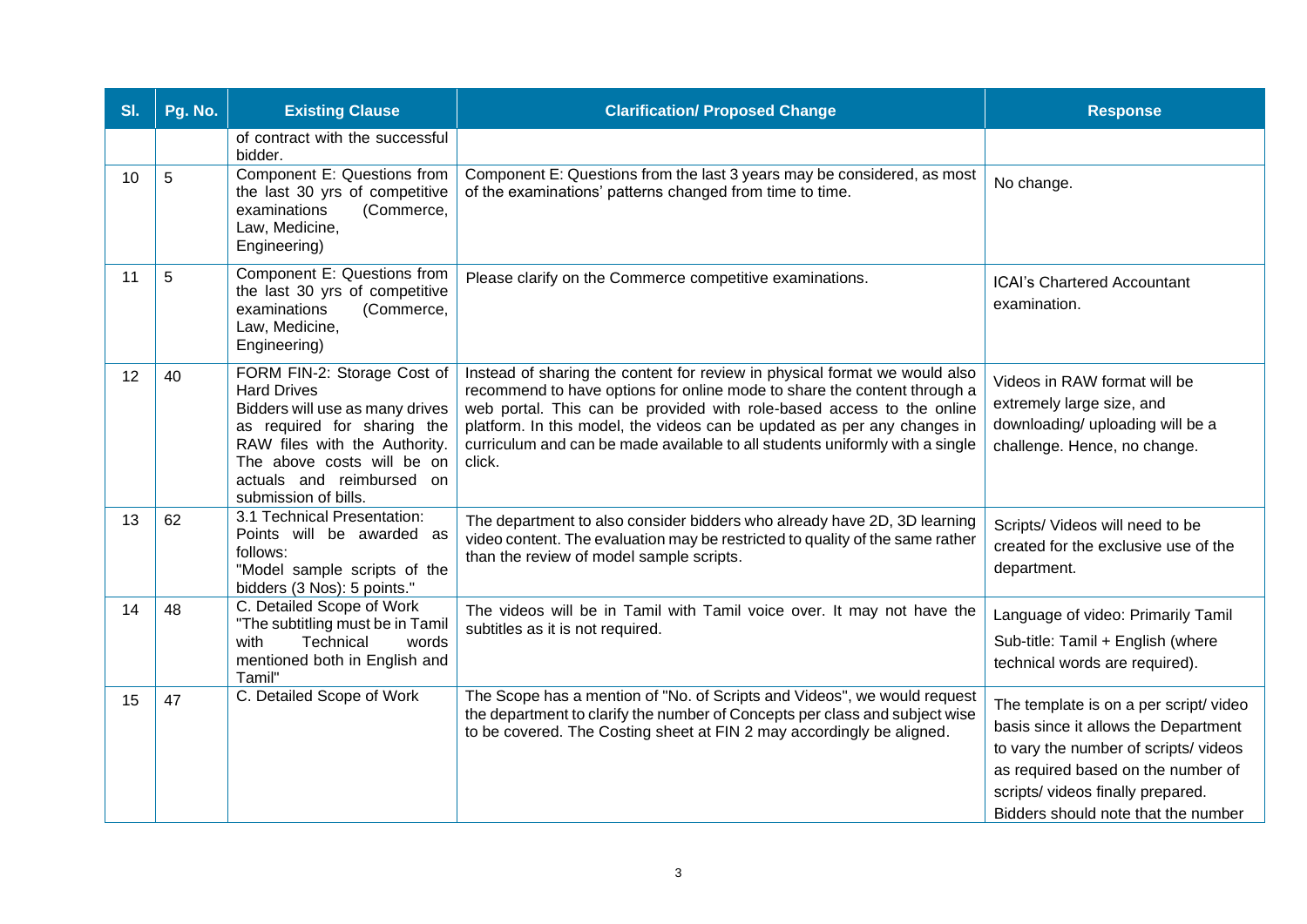| SI. | Pg. No. | <b>Existing Clause</b>                                                                                                                                                                                                                                                                                                                                                                                                              | <b>Clarification/ Proposed Change</b>                                                                                                                                                                            | <b>Response</b>                                                                                                                                                                                                   |
|-----|---------|-------------------------------------------------------------------------------------------------------------------------------------------------------------------------------------------------------------------------------------------------------------------------------------------------------------------------------------------------------------------------------------------------------------------------------------|------------------------------------------------------------------------------------------------------------------------------------------------------------------------------------------------------------------|-------------------------------------------------------------------------------------------------------------------------------------------------------------------------------------------------------------------|
|     |         |                                                                                                                                                                                                                                                                                                                                                                                                                                     |                                                                                                                                                                                                                  | of scripts/videos prescribed is only to<br>arrive at a common reference point<br>for evaluation of bids.                                                                                                          |
| 16  | 48      | 7. The bidders will include<br>demonstration kits as part of<br>videos<br>along<br>with<br>their<br>extensive use of animations.<br>The cost of demo kits will be<br>borne by the bidder and cost<br>can be included into the per-<br>video cost quoted by the<br>Bidder.                                                                                                                                                           | Department may kindly clarify the requirement and its end usage.                                                                                                                                                 | Some of the videos may require the<br>bidder to use demonstration kits to<br>explain the concepts well to the<br>children. The bidder is expected to<br>purchase these kits and load the cost<br>into the bid.    |
| 17  | 48      | 9. No logo of the bidder will be<br>shown on any video or name<br>used in Audio.                                                                                                                                                                                                                                                                                                                                                    | Since certain vendors may have the IPR of their content/video, we request<br>the department to delete this clause.                                                                                               | No change.                                                                                                                                                                                                        |
| 18  | 48      | 11. The videos will be shared in<br>a format that is compatible with<br>the EMIS system of the state.<br>For this, if required, prior<br>consultations with the EMIS<br>team can be arranged.                                                                                                                                                                                                                                       | We would request to arrange the consultations prior to bid submission. In<br>case, any bidder has further queries post consultation with EMIS Team, the<br>same may be addressed for the benefit of all bidders. | Pl. send a mail to the Id provided in<br>the bid document within 4 days of<br>publication of this response. The<br>department will coordinate the same<br>for all interested bidders.                             |
| 19  | 49      | The quality of videos to be<br>made shall be as follows:<br><b>Video Specifications:</b><br>Aspect ratio: 16:9<br>Video standard: NTSE / PAL<br>Progressive; 30 fps/ 25 fps.<br>Video CODEC: H.264 (P)<br>Container: MP4<br>Resolution: 1920 X 1080<br>(Computer<br>version), 1080 X 720 (Mobile<br>version)<br>Bit rate: 10 Mbps (Computer<br>version),<br>2 Mbps (Mobile version)<br>Audio Specifications:<br>Audio CODEC: AAC.LC | Are these standards mandatory or can be complied with? Whether the<br>standards for the content to be delivered can be on the higher side?                                                                       | These are the minimum expected<br>standards. In case the bidders would<br>like to adhere to higher standards,<br>they will be accepted subject to<br>compatibility and other related<br>matters being acceptable. |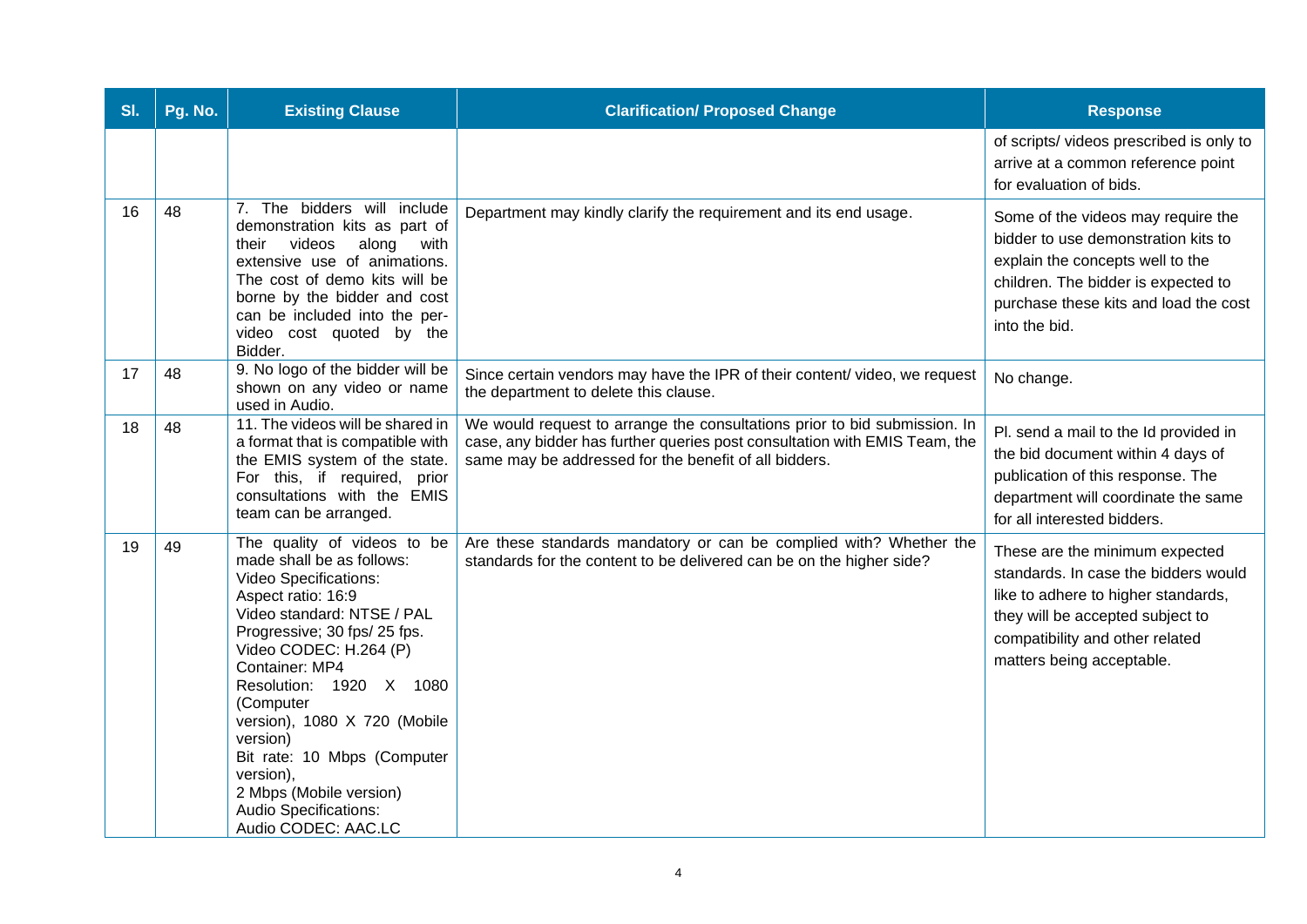| SI. | Pg. No. | <b>Existing Clause</b>                                                                                                                                                                                                                                                                                        | <b>Clarification/ Proposed Change</b>                                                                                                                                                                                                                                 | <b>Response</b>                                                                                                                                                                                                                                                                                                                                                                                                                                                                                                                                                                                |
|-----|---------|---------------------------------------------------------------------------------------------------------------------------------------------------------------------------------------------------------------------------------------------------------------------------------------------------------------|-----------------------------------------------------------------------------------------------------------------------------------------------------------------------------------------------------------------------------------------------------------------------|------------------------------------------------------------------------------------------------------------------------------------------------------------------------------------------------------------------------------------------------------------------------------------------------------------------------------------------------------------------------------------------------------------------------------------------------------------------------------------------------------------------------------------------------------------------------------------------------|
|     |         | Channel: Stereo<br>Sample rate: 48 kHz<br>The Raw files of all videos will<br>need<br>to be provided to the<br>department in<br>PRORES 422 HQ/ PRORES<br>444.                                                                                                                                                 |                                                                                                                                                                                                                                                                       |                                                                                                                                                                                                                                                                                                                                                                                                                                                                                                                                                                                                |
| 20  | 57      | Payment Schedule                                                                                                                                                                                                                                                                                              | The estimated project duration is around 12 months for each of the<br>components with milestone-based payments. If the deliverables are made<br>prior to the project timelines what would be the arrangement for payments?<br>Department may kindly clarify the same. | Payments will be made on<br>achievement of milestones. If<br>milestones are met earlier, payments<br>will be made earlier.                                                                                                                                                                                                                                                                                                                                                                                                                                                                     |
| 21  | 40      | <b>FORM FIN-2</b>                                                                                                                                                                                                                                                                                             | Costing has to be either for Concepts and<br>Scripts. A script can cover multiple concepts. Department may consider<br>Concepts as a unit for financial calculations.                                                                                                 | No change.                                                                                                                                                                                                                                                                                                                                                                                                                                                                                                                                                                                     |
| 22  | 32      | FORM PREQUAL - 1.1<br>In the case of a Startup, the<br>entity should be registered in<br>India under the Societies<br>Act/Companies Act (including<br>Section 8)/ LLP Act/Trust Act<br>and should on the date of<br>publication of tender and<br>should possess a Startup<br>Registration from Startup India. | Can Partnership Firm participate in tender?                                                                                                                                                                                                                           | Accepted. The clause has been<br>modified as follows:<br>In the case of a Startup, the entity<br>should be registered in India<br>under the Societies<br>Act/Companies Act (including<br>Section 8)/ LLP Act/Trust Act/<br>Partnership and should on the<br>date of publication of tender.<br>Private Ltd Companies/<br>Partnerships/ LLP should have a<br>certificate from Startup India.<br>Societies/ Trusts/ Section 8<br>companies will be considered<br>even without the Startup India<br>certificate provided they meet the<br>other requirements of a startup as<br>per Startup India. |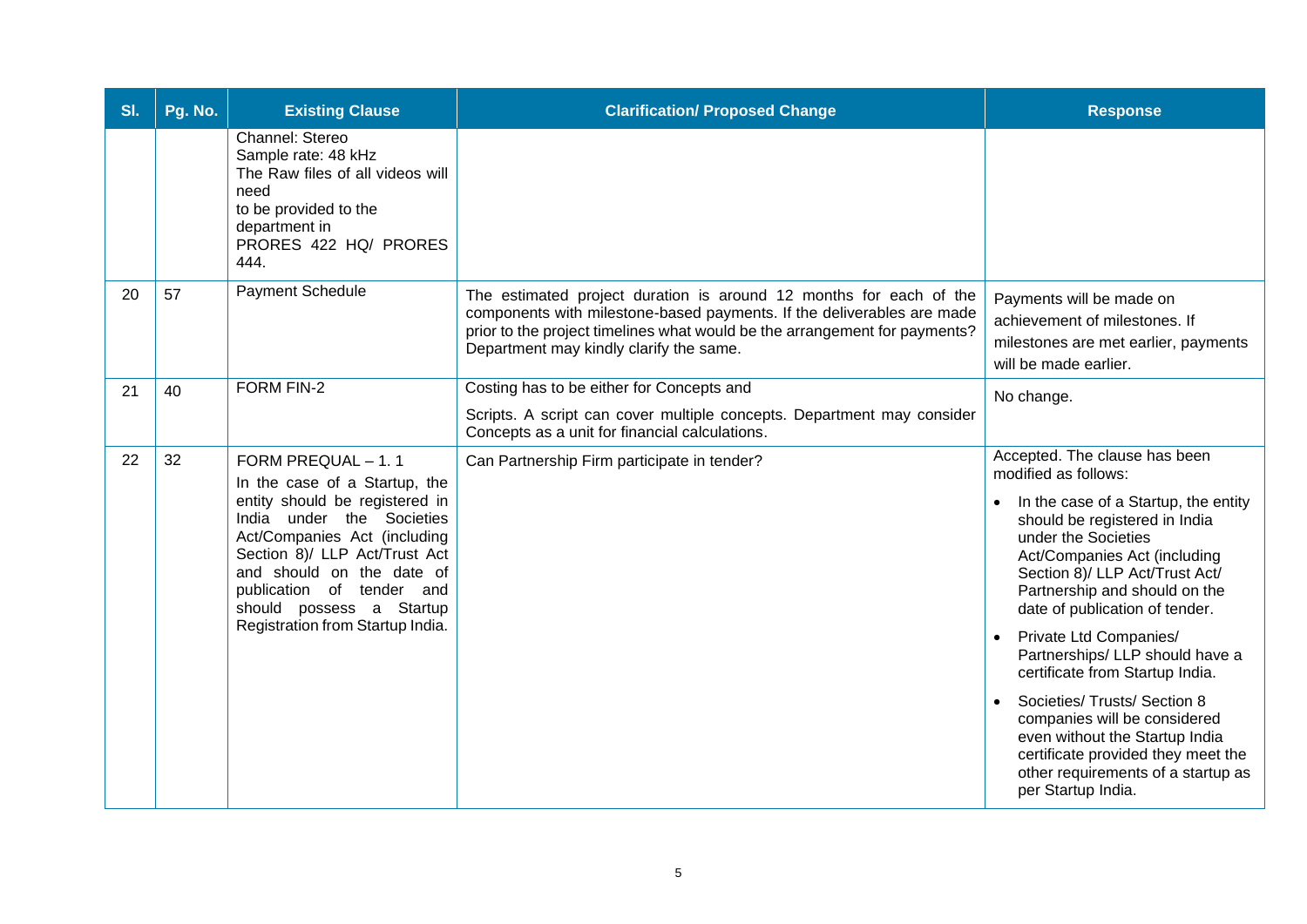| SI. | Pg. No. | <b>Existing Clause</b>                                                                                                                                                                                                                                          | <b>Clarification/ Proposed Change</b>                                                                                                                                                                                                                       | <b>Response</b>                                                                                                                                                                                                                            |
|-----|---------|-----------------------------------------------------------------------------------------------------------------------------------------------------------------------------------------------------------------------------------------------------------------|-------------------------------------------------------------------------------------------------------------------------------------------------------------------------------------------------------------------------------------------------------------|--------------------------------------------------------------------------------------------------------------------------------------------------------------------------------------------------------------------------------------------|
|     |         |                                                                                                                                                                                                                                                                 |                                                                                                                                                                                                                                                             | Definition of a Startup will be as<br>defined by Startup India, subject<br>to the addition of Societies/<br>Trusts/ Section 8 companies as<br>mentioned above.                                                                             |
| 23  | 29      | FORM PREQUAL - 1.4<br>In the case of a Startup, they<br>should have average annual<br>turnover of at least Rs. 10 Lacs<br>in the previous three financial<br>years (FY 18-19, FY 19-20,<br>FY20-21).                                                            | The tender demanding 3 years of financial reports for the firms and startups.<br>It would be great if startup can avail one-year relaxation.                                                                                                                | The clause has been modified as<br>follows:<br>In the case of a Startup, they<br>should have average annual<br>turnover of at least Rs. 10 Lacs in<br>any two of the previous three<br>financial years (FY 18-19, FY 19-<br>20, FY 20-21). |
| 24  | 44      | Component E - Questions from<br>the last 30 yrs of competitive<br>examination (Commerce; Law;<br>Medicine & Engineering)                                                                                                                                        | Component E is to produce video solutions for previous year competitive<br>exam questions. There was different examination for the mentioned<br>discipline at different time. It would be better if we can get the specific name<br>of exams in each field. | Chartered Accountancy, CLAT, JEE,<br>NEET.                                                                                                                                                                                                 |
| 25  | 58      | Payment Schedule - Phase 2<br>Payment on or before 60 days<br>after submission of every batch<br>of finalised 50 scripts                                                                                                                                        | What if payment is not received in 60 days?                                                                                                                                                                                                                 | No change.                                                                                                                                                                                                                                 |
| 26  | 29      | Pre-Qualification - The bidder/<br>lead bidder (in case of a<br>consortium) should have at<br>prior working<br>least<br>one<br>experience with government<br>educational state apex bodies<br>with<br>such<br>government<br>departments in the past 5<br>vears. | The tender demanding previously produced sample videos. Can we<br>provide sample videos in English?                                                                                                                                                         | Yes. However, samples in Tamil will<br>be preferred.                                                                                                                                                                                       |
| 27  | 28 & 63 | Page 28- Quality and Cost<br>Based Selection (QCBS) with<br>component<br>technical<br>and<br>financial component in the ratio<br>of 80:20                                                                                                                       | Clarification on the correct aspect ratio?                                                                                                                                                                                                                  | Weightage is given to technical (Tw)<br>and financial (Fw) proposals To =70%<br>and $Fw = 30\%$ .                                                                                                                                          |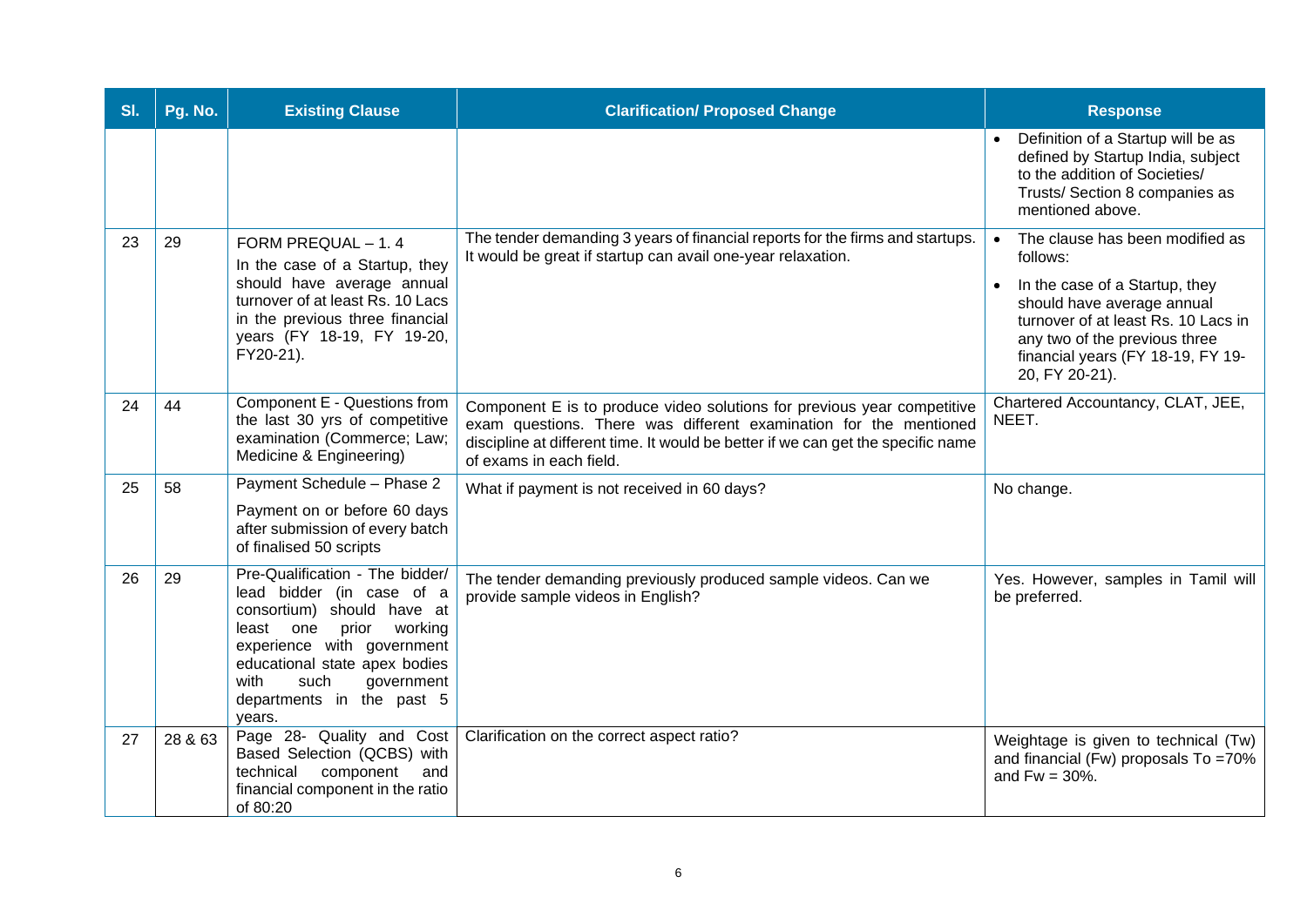| SI. | Pg. No. | <b>Existing Clause</b>                                                                                                                                                                              | <b>Clarification/ Proposed Change</b>                                                                                                                                                                        | <b>Response</b>                                                                                                                                                                                                                               |
|-----|---------|-----------------------------------------------------------------------------------------------------------------------------------------------------------------------------------------------------|--------------------------------------------------------------------------------------------------------------------------------------------------------------------------------------------------------------|-----------------------------------------------------------------------------------------------------------------------------------------------------------------------------------------------------------------------------------------------|
|     |         | Page 63- Weightage is given to<br>technical (Tw) and financial<br>(Fw) proposals To =70% and<br>$Fw = 30%$                                                                                          |                                                                                                                                                                                                              |                                                                                                                                                                                                                                               |
| 28  | General |                                                                                                                                                                                                     | Cost of teachers commute, stay and food to be made by?                                                                                                                                                       | Costs associated with Govt. school<br>teachers will not have to be borne by<br>the Bidders.                                                                                                                                                   |
| 29  | 47      | Detailed Scope of work                                                                                                                                                                              | How many videos are to be provided per subject.                                                                                                                                                              | This will be known as the work<br>progresses. Hence, the financial bid<br>has been designed for a 'per script/<br>video' basis to allow for the project to<br>scale.                                                                          |
| 30  | 29      | 2.6 Table 4. In the case of a<br>Startup, they should have<br>average annual turnover of at<br>least Rs. 10 Lacs in the<br>previous three financial years<br>(FY 18-19, FY 19-20, FY 20-<br>$21$ ). | For startups can average annual turnover be reduced to Rs. 7.5 Lakhs so<br>that more number of bidders can participate which will facilitate the tender<br>inviting authority to get a competitive rate.     | No change.                                                                                                                                                                                                                                    |
| 31  | 30      | 11.6 EMD Amounts                                                                                                                                                                                    | Please provide Exemption for MSME & NSIC Companies. Please clarify<br>whether we need to pay for all the components if we are eligible for all the<br>components (A to E).                                   | EMD exemption is applicable for<br>entities<br>registered<br>with<br>Udyam<br>Adhaar. The certificate is to be<br>provided along with the bid.<br>The EMD has to be submitted for all<br>those components for which the bidder<br>is bidding. |
| 33  | General | N/A                                                                                                                                                                                                 | Please clarify whether we need to apply the tender through online or offline<br>mode. If online, how to upload the documents and where it is to be<br>uploaded? Kindly provide guidelines to submit the bid. | Offline.                                                                                                                                                                                                                                      |
| 34  |         |                                                                                                                                                                                                     | Concepts for Class 6-10 - Tamil, English subject and class 11&12 - Physics.<br>Request to add to the taxonomy.                                                                                               | Pg. 78 of Bid Document.                                                                                                                                                                                                                       |
| 35  | 17.8    |                                                                                                                                                                                                     | (ii) In case a bidder is bidding for more than 1 component, how should the<br>'RfP envelope' be packed? Should it be a separate packet for each of the<br>components or 1 packet for all the components?     | One packet for all components for<br>which the bidder is bidding. However,                                                                                                                                                                    |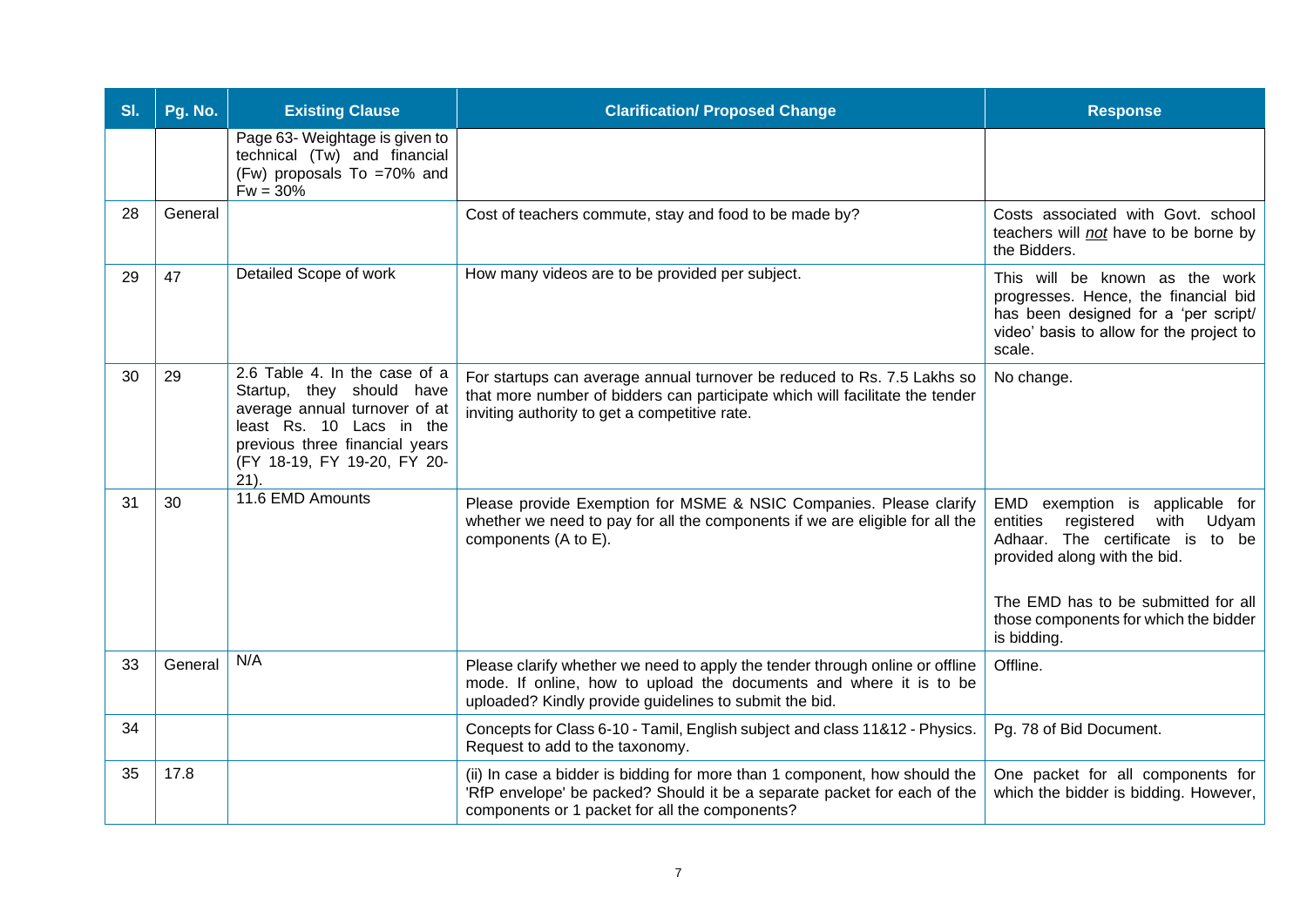| SI. | Pg. No. | <b>Existing Clause</b>                                       | <b>Clarification/ Proposed Change</b>                                                                                                                                                                                                                                                                                                                                                                                                                                                                                                          | <b>Response</b>                                                                                                                                                                                                                                                                                         |
|-----|---------|--------------------------------------------------------------|------------------------------------------------------------------------------------------------------------------------------------------------------------------------------------------------------------------------------------------------------------------------------------------------------------------------------------------------------------------------------------------------------------------------------------------------------------------------------------------------------------------------------------------------|---------------------------------------------------------------------------------------------------------------------------------------------------------------------------------------------------------------------------------------------------------------------------------------------------------|
|     |         |                                                              |                                                                                                                                                                                                                                                                                                                                                                                                                                                                                                                                                | each component will be evaluated<br>independently.                                                                                                                                                                                                                                                      |
| 36  | 48      | Aspects relevant to the Scope<br>of Work (Components A to E) | Point#7 - it is mentioned explicitly that cost of demo kits can be added to<br>the cost per video. Considering this can the cost of animation be included<br>to cost per video?                                                                                                                                                                                                                                                                                                                                                                | The cost for each video should<br>include a blend of cost of script,<br>video, animation and models. Over<br>the course of the project, the costs<br>will get evened out for the bidders.                                                                                                               |
| 37  |         |                                                              | (iv) The scope mentions that the selected firm must map the questions to<br>the syllabus prescribed by the competitive exam boards. Does that mean<br>the questions will be provided by the authority?<br>(v) The term 'competitive exam boards' refers to all the exams conducted<br>only by TNPSC? If so, is it possible for you to provide us with the list of<br>exams for better clarity?                                                                                                                                                 | The Competitive exams are for<br>Engineering (JEE), Law (CLAT),<br>Medicine (NEET) and Commerce<br>$(CA)$ .                                                                                                                                                                                             |
| 38  |         |                                                              | We can understand that in Component A, scripts have to be created and<br>reviewed by the bidder whereas for components B,C&D script creation will<br>be done by the authority and handed over to the bidder for review. In<br>components B, C and D, what is the extent of capability-building needed<br>for teachers, i.e. should they also be well-versed in reasonably<br>independent script-writing by the end of the programme? Based on the<br>extent of capability-building expected, resources will of course need to be<br>different. | For Components B, C and D the<br>scripts have already been prepared/<br>are under preparation. The capacity<br>building will be required more for the<br>video recording stage since the scripts<br>are already being made. However,<br>some SoPs/ training may be required<br>for script writing also. |
| 40  |         |                                                              | In evaluation criteria - firm level evaluation, point 2 - in addition to<br>governments and multilateral agencies, foundations may be included<br>since they often fund government projects.                                                                                                                                                                                                                                                                                                                                                   | Accepted. Please refer to<br>Corrigendum #1.                                                                                                                                                                                                                                                            |
| 41  |         |                                                              | Please explain what is your overall payment process in percentage?                                                                                                                                                                                                                                                                                                                                                                                                                                                                             | As per Pg. 57.                                                                                                                                                                                                                                                                                          |
| 42  |         |                                                              | What do you mean by a list of models?                                                                                                                                                                                                                                                                                                                                                                                                                                                                                                          | The bidders have been advised to use<br>models where appropriate to explain<br>concepts. The models will be<br>purchased by the bidder and will have<br>to be quoted for in the bid.                                                                                                                    |
| 43  |         |                                                              | If we will agree on all the components then what is the total time for content<br>creation?                                                                                                                                                                                                                                                                                                                                                                                                                                                    | Pl. refer Pg. 57 and 58.                                                                                                                                                                                                                                                                                |
| 44  |         |                                                              | You have provided all the teachers then it's already trained or need a trainer<br>for teachers?                                                                                                                                                                                                                                                                                                                                                                                                                                                | Capacity may need to be built in<br>teachers.                                                                                                                                                                                                                                                           |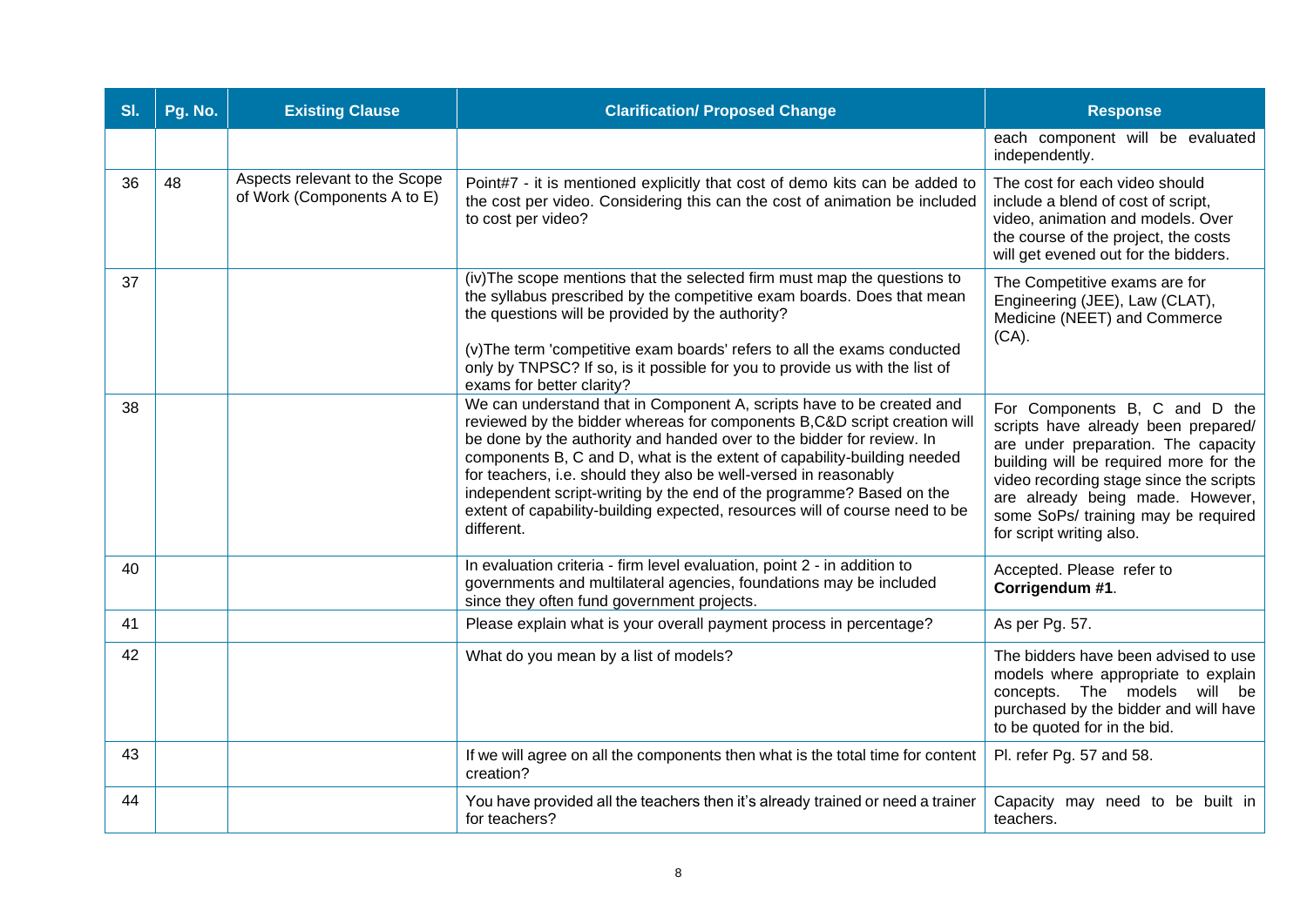| SI. | Pg. No. | <b>Existing Clause</b> | <b>Clarification/ Proposed Change</b>                                                                                                                                                                                                                                                                                                                                                                                                                                                                                                                                                                                                                                                                   | <b>Response</b>                                                                                                                                                                                                                                      |
|-----|---------|------------------------|---------------------------------------------------------------------------------------------------------------------------------------------------------------------------------------------------------------------------------------------------------------------------------------------------------------------------------------------------------------------------------------------------------------------------------------------------------------------------------------------------------------------------------------------------------------------------------------------------------------------------------------------------------------------------------------------------------|------------------------------------------------------------------------------------------------------------------------------------------------------------------------------------------------------------------------------------------------------|
| 45  |         |                        | Please tell me the count of questions in every subject (Regarding for<br>competitive exam)?                                                                                                                                                                                                                                                                                                                                                                                                                                                                                                                                                                                                             | Bidder will need to identify.                                                                                                                                                                                                                        |
| 46  |         |                        | You have already mentioned the resolution according to (computer or<br>mobile) please tell me the count for video?                                                                                                                                                                                                                                                                                                                                                                                                                                                                                                                                                                                      | Will be decided in coordination with the<br>bidder who is awarded the work.                                                                                                                                                                          |
|     |         |                        | Please tell me about the project Certificate? (It's a government or private)?                                                                                                                                                                                                                                                                                                                                                                                                                                                                                                                                                                                                                           | As mentioned in the bid.                                                                                                                                                                                                                             |
| 47  |         |                        | Broadly, the tender document seems to imply that component A is for<br>preparing scripts and videos, whereas B,C, D etc. are to work with<br>teachers to do the same. However, in many places, there is mention of<br>"training of teachers" for component A too. For example, in page 44,<br>Phase 2, "the selected bidder needs to train the GoTN teachers prior to<br>phase 3" in page 50, Phase 2, item 4 includes "build capacity of the<br>identified teachers to enable them to be better equipped to handle a video<br>recording session to improve the overall quality". Therefore, it is unclear<br>what is expected of the bidder, vs what will be done by the teachers, for<br>component A. | For Component A the bidders can<br>use their own teachers to create the<br>script, and record the videos.<br>Government teachers will be involved<br>only in a review capacity.                                                                      |
| 48  |         |                        | One of the critical steps that we follow, in order to develop quality content<br>is to incorporate a feedback loop in content development. We do this by<br>showing preliminary drafts to the students with the same profile as our<br>target audience. This helps to give a good perspective of how students feel<br>about the content, which parts are well received, which parts need to be<br>tweaked or reworked completely. Since this is such a crucial component in<br>our approach, we would like to continue the same process. We would like<br>to emphasize that we will not charge for showing any such content and that<br>it will be shown only to government or aided-school children.   | Agreed.                                                                                                                                                                                                                                              |
| 49  |         |                        | 1) Should the video lengths be mandatorily:<br>10 mins for class 6,7,8<br>12 mins for class 9,10<br>15 mins for class 11,12                                                                                                                                                                                                                                                                                                                                                                                                                                                                                                                                                                             | The duration given is indicative.<br>However, generally the videos will be<br>of the length specified.                                                                                                                                               |
| 50  |         |                        | For components B, C, D, the scripts will be from the Department teachers.<br>So, in case of delay in script submission for review and video production,<br>it leads to extension of duration for video production. This results in<br>extended usage of resources (both software tools, licenses related to it<br>and manpower). So the financials planned will not suffice for completion of<br>the project. We would like to know, how we get payments for the same.                                                                                                                                                                                                                                  | The department will ensure that the<br>scripts are handed over on time. In<br>case of cost escalation due to delays<br>attributable to the bidder, payment<br>variations will be considered on a<br>case to case basis on the merits of<br>the case. |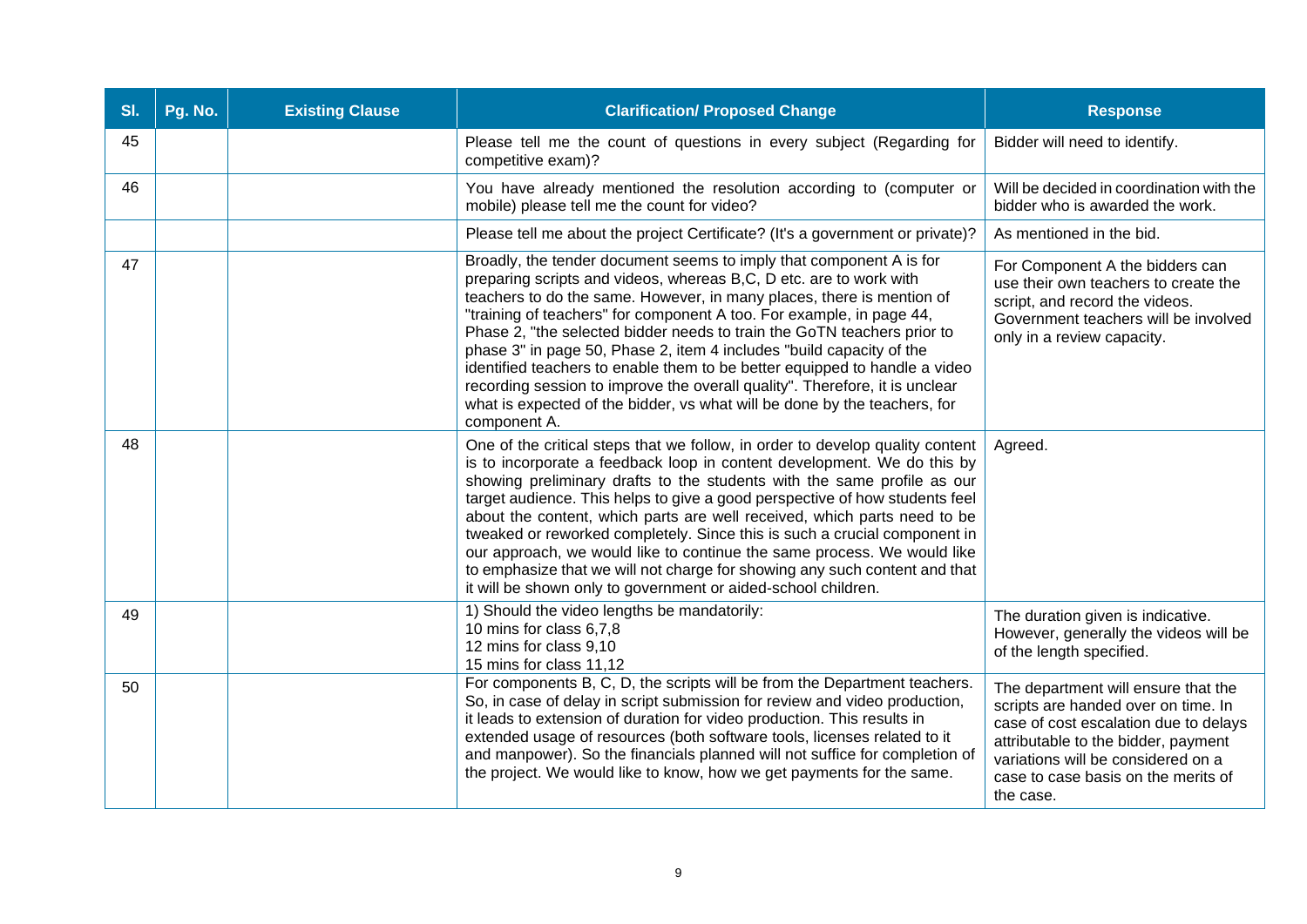| SI. | Pg. No. | <b>Existing Clause</b>                                                                                                                                                                                                                                                 | <b>Clarification/ Proposed Change</b>                                                                                                                                                                                                                                             | <b>Response</b>                                                                                                                                                                                 |
|-----|---------|------------------------------------------------------------------------------------------------------------------------------------------------------------------------------------------------------------------------------------------------------------------------|-----------------------------------------------------------------------------------------------------------------------------------------------------------------------------------------------------------------------------------------------------------------------------------|-------------------------------------------------------------------------------------------------------------------------------------------------------------------------------------------------|
| 51  |         |                                                                                                                                                                                                                                                                        | For components B, C, D, we would like to know the no. of scripts we<br>would get on a weekly basis, to plan for the resources, and video<br>production.                                                                                                                           | To be discussed with the bidder that<br>is awarded the project.                                                                                                                                 |
| 52  |         |                                                                                                                                                                                                                                                                        | In case of a Consortium, let's consider Firm 1, is willing to bid for all 5<br>components and the Firm 2 is willing to bid for only 3 or 4 components.<br>What happens in such case? Also, would like to know the share % of<br>EMD in such cases or for a consortium in general. | The consortium should together<br>decide to bid for a fixed set of<br>components only. EMD will be paid in<br>a combined manner by the<br>consortium.                                           |
| 53  |         |                                                                                                                                                                                                                                                                        | Can the studio space with cameras, lights, other shoot accessories, and<br>systems for post-production with necessary software tools, be available<br>for our use from the Department? If yes, can we have a studio tour soon<br>and also the list of available equipment?        | Bidders can write a mail to the Id<br>provided in the bid document. The<br>visit will be organized on Feb 11 <sup>th</sup> at<br>10:30 AM. Venue is the Anna<br>Centenary Library, Kotturpuram. |
| 54  |         |                                                                                                                                                                                                                                                                        | In case the software tools and related licenses are to be purchased by us<br>for post-production work, how do we get paid on extension of the project<br>duration?                                                                                                                | This will be handled on a case-to-<br>case basis as per the enabling<br>provisions of work/ scope variation in<br>the TN Tender Transparency Act.                                               |
| 55  |         |                                                                                                                                                                                                                                                                        | Will the payment be done only to the lead bidder in all cases and the other<br>firm should claim their share from the lead bidder. Or the Department<br>directly pays each firm based on the work output given by each firm?                                                      | Payment will be to the Lead Bidder.                                                                                                                                                             |
| 56  | 43      | Component B - Review digital<br>educational content & video<br>production - for this module,<br>teachers are already in the<br>process of preparing scripts.<br>These teachers will be involved<br>in the process with the bidders.                                    | We failed to get details about the nature of video from tender. It is possible<br>to present same content in different style in a video. It would be better if<br>tender can provide much more clarity regarding the same.                                                        | Separate Corrigendum will be issued<br>shortly.                                                                                                                                                 |
| 57  | 48      | 7. The bidders will include<br>demonstration kits as part of<br>their videos<br>along<br>with<br>extensive use of animations.<br>The cost of demo kits will be<br>borne by the bidder and cost<br>can be included into the per-<br>video cost quoted by the<br>Bidder. | What will be the nature of animation? Different type of animations can be<br>done in the video, please elaborate.                                                                                                                                                                 | Separate Corrigendum will be issued<br>shortly.                                                                                                                                                 |
| 58  | 56      | Resource Requirements Table                                                                                                                                                                                                                                            | Can we use same resources for different components?                                                                                                                                                                                                                               | No.                                                                                                                                                                                             |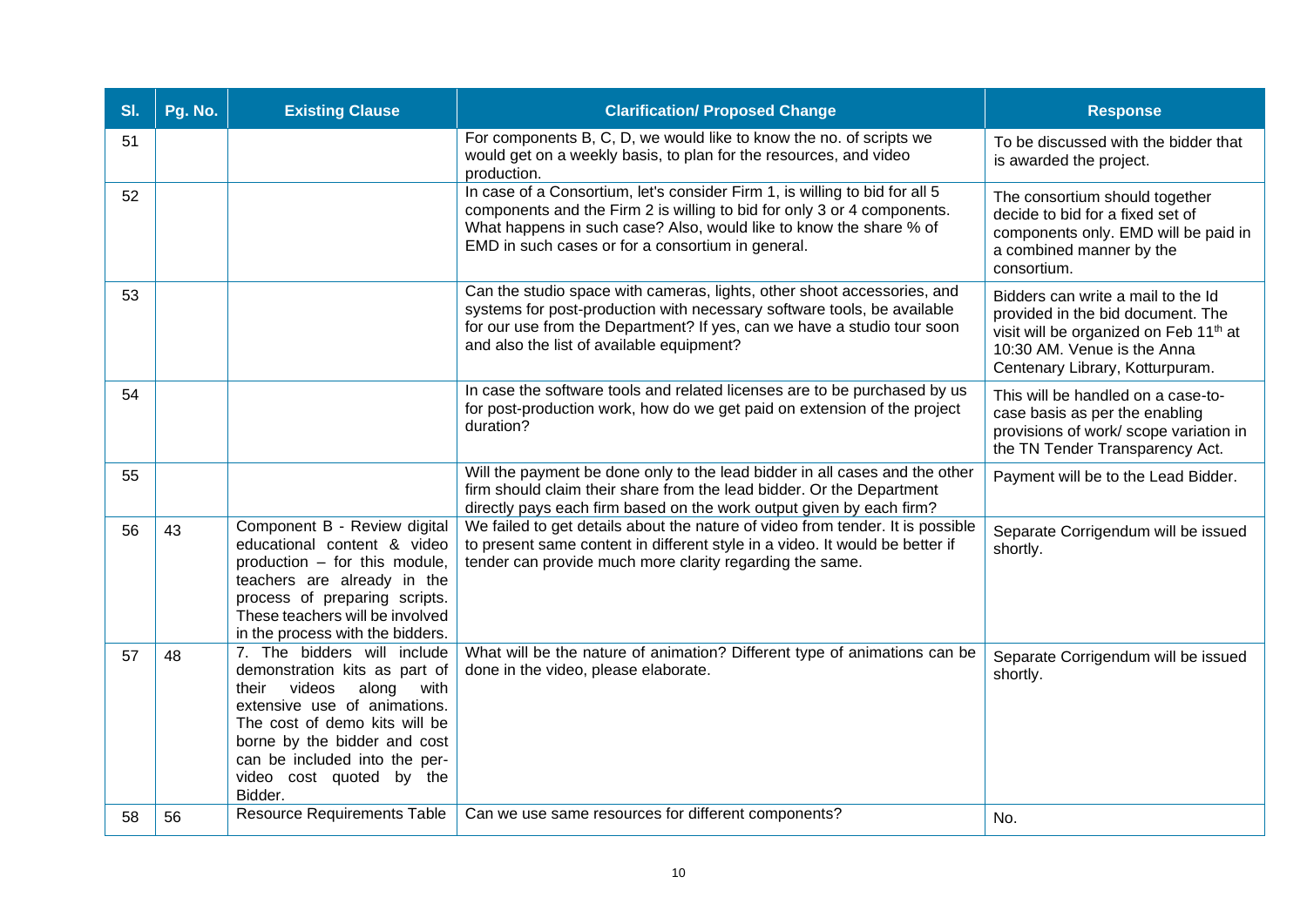| SI. | Pg. No. | <b>Existing Clause</b>                                                                                                                                                                                                                      | <b>Clarification/ Proposed Change</b>                                                                                                                                                                                                                                                                                                                                                                                                                                                                                                                              | <b>Response</b>                                                                                                                                                                                                                                                                                          |
|-----|---------|---------------------------------------------------------------------------------------------------------------------------------------------------------------------------------------------------------------------------------------------|--------------------------------------------------------------------------------------------------------------------------------------------------------------------------------------------------------------------------------------------------------------------------------------------------------------------------------------------------------------------------------------------------------------------------------------------------------------------------------------------------------------------------------------------------------------------|----------------------------------------------------------------------------------------------------------------------------------------------------------------------------------------------------------------------------------------------------------------------------------------------------------|
| 59  | 62      | Scoring Criterion for Startups -<br>Project Team - 40 points.                                                                                                                                                                               | For startups project team mark is 40. But according to the split up<br>maximum possible mark is 30. Please clarify.                                                                                                                                                                                                                                                                                                                                                                                                                                                | For Startups, the scores for the<br>Academic Resource Persons and the<br>Scripting Expert Resource will be 19<br>points and 19 points respectively.<br>Project Manager will remain at 2<br>points; hence a total of 40 points.                                                                           |
| 60  |         |                                                                                                                                                                                                                                             | In evaluation criteria - technical proposal point 1 - since the point is mainly<br>about building of interactive videos, with questions built in, for government<br>teachers: (a) training of government teachers on video creation may be<br>included since that is an important element of this project, (b) project value<br>may be avoided since many government projects can be smaller in value<br>and value is already considered in the previous criterion.                                                                                                | Pl. refer to Corrigendum #1.                                                                                                                                                                                                                                                                             |
| 61  |         |                                                                                                                                                                                                                                             | Can a single DD be taken for all the components we are willing to bid?<br>Also, if we are willing to do a NEFT transfer for EMD, please share the<br>account number and relevant bank details for the same which is missing                                                                                                                                                                                                                                                                                                                                        | Separate DDs are preferred. Also,<br>separate NEFT transfers should be<br>made. Details are as below:                                                                                                                                                                                                    |
|     |         |                                                                                                                                                                                                                                             | in the tender document.                                                                                                                                                                                                                                                                                                                                                                                                                                                                                                                                            | Indian Oversees Bank<br>$\bullet$<br>Sarva Shiksha Abhiyan<br>$\bullet$<br>A/c: 142301000011212<br>Branch: College Rd, Chennai -<br>600006<br>IFSC: IOBA0001423.<br>$\bullet$                                                                                                                            |
| 62  |         |                                                                                                                                                                                                                                             | The qualifications and expectations from the "academic resource person"<br>and the "scripting resource person" seems the same. (Project team,<br>Points 2 and 3, Page 60,61). Whereas a better split in responsibility could<br>be that the scripting resource person focuses on flow and on ensuring the<br>script can be produced whereas the academic resource focuses on the<br>representation of the subject matter. Please let us know if its ok to have<br>differences in the profile of the "Academic resource person" and "scripting<br>resource person". | The difference will be considered in<br>the scores awarded in Clause 2(D)<br>and 3(D) where the Academic<br>Resource Person and the Script<br>Writer will showcase their respective<br>skill sets. The demonstration of flow<br>vs content can be brought out in the<br>video and the scripts submitted. |
| 63  | 29      | Bidder should have developed<br>in-house<br>through<br>or<br>a<br>technology partner at least 50<br>videos for classes 6 to 12 or for<br>competitive exams; in the past<br>5 years. Each video should be<br>of at least 5 minutes duration. | As each chapter will have at least 5 concepts, and each concept needing<br>at least 2-3 videos, we request to increase the eligibility number of videos<br>to 200 per grade.                                                                                                                                                                                                                                                                                                                                                                                       | No change.                                                                                                                                                                                                                                                                                               |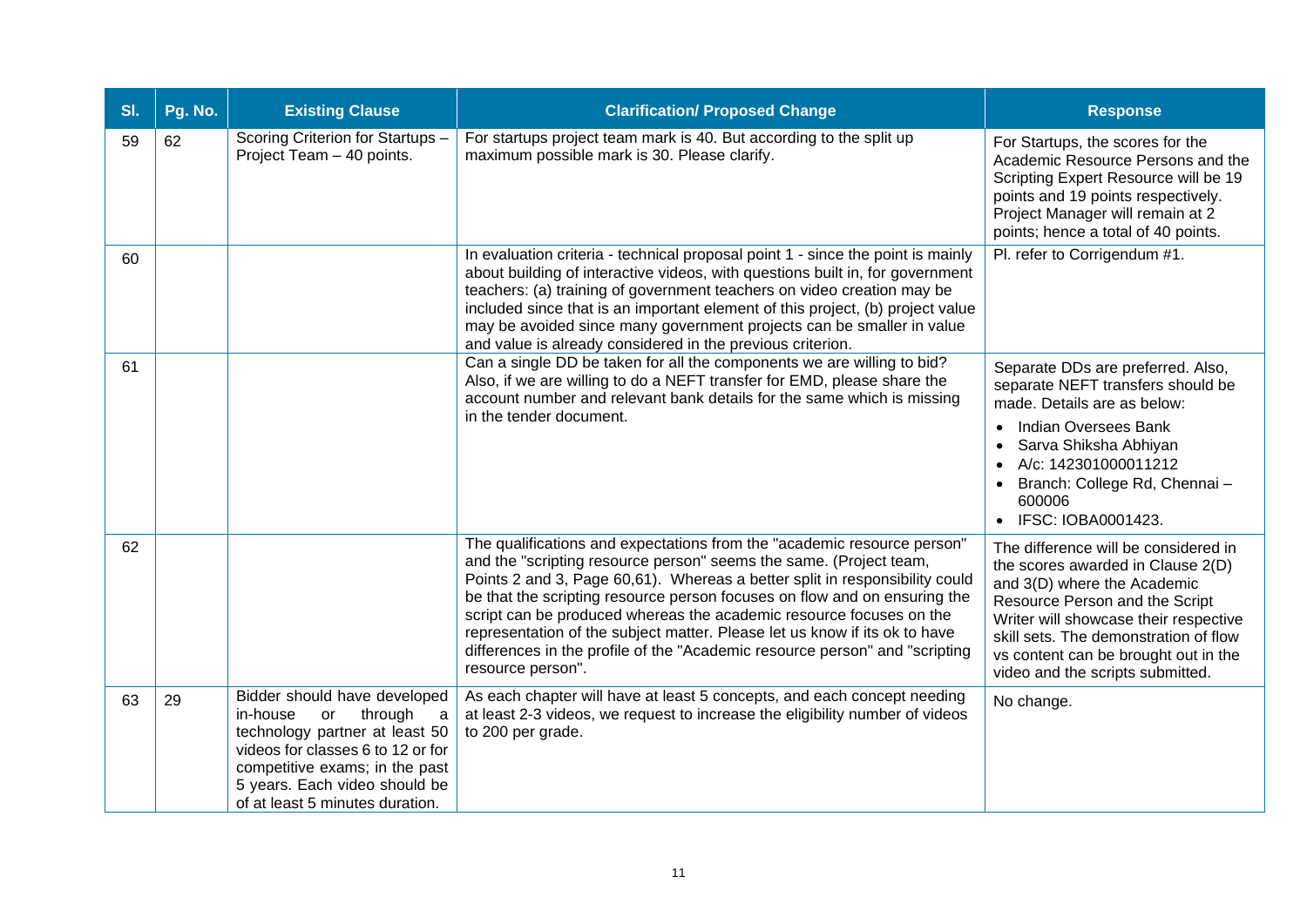| SI. Pg. No. | <b>Existing Clause</b>                 | <b>Clarification/ Proposed Change</b> | <b>Response</b>                    |
|-------------|----------------------------------------|---------------------------------------|------------------------------------|
| 30          | 17.3: Bid Due Date $-$ 10-Feb-<br>2022 |                                       | Revised Bid Due Date: 18-Feb-2022. |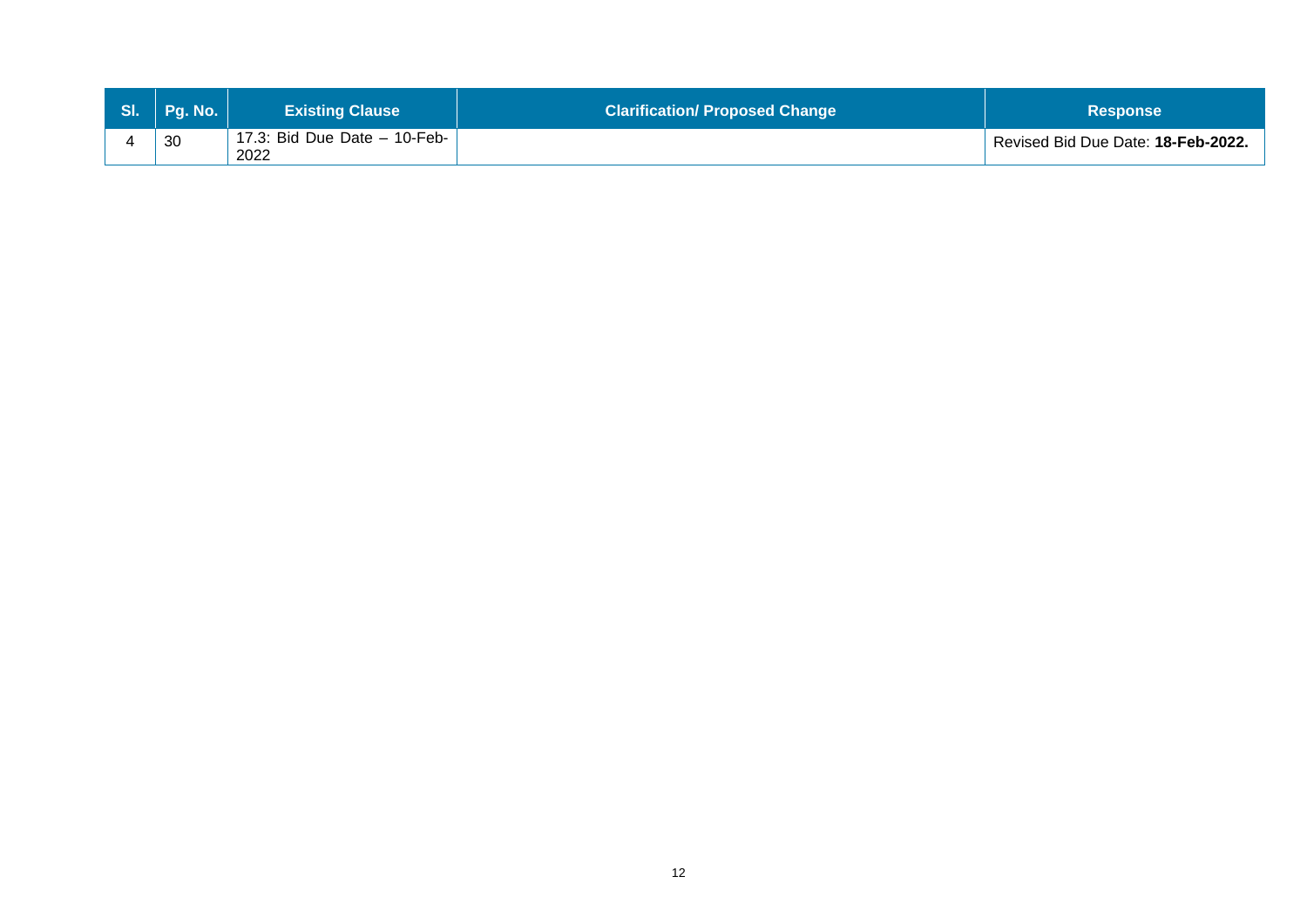## **Corrigendum #1: Evaluation Criteria**

| SI. No | <b>Evaluation Criteria*</b> | <b>For Firms</b> | <b>For Startups</b> |
|--------|-----------------------------|------------------|---------------------|
|        | Firm Level Qualification    | 15               |                     |
|        | <b>Technical Proposal</b>   | 25               | 30                  |
| 3      | CVs                         | 30               | 40                  |
| 4      | Presentation                | 30               | 30                  |
|        | Total                       | 100              | 100                 |

The technical document submitted by the firm would be evaluated as per the following criteria:

The Scoring Criteria for **firms** is as follows:

| SI. No         | <b>Evaluation Criteria</b>                                                                                                                                                                                                                                                                                                                                                                                                                                                                                                                                                                                                                                                                                                                                                                                                                                                                                                                                   | <b>Max</b><br><b>Points</b> | <b>Criteria for Awarding Points</b>                                                                                                                                                                                                                                                                     |
|----------------|--------------------------------------------------------------------------------------------------------------------------------------------------------------------------------------------------------------------------------------------------------------------------------------------------------------------------------------------------------------------------------------------------------------------------------------------------------------------------------------------------------------------------------------------------------------------------------------------------------------------------------------------------------------------------------------------------------------------------------------------------------------------------------------------------------------------------------------------------------------------------------------------------------------------------------------------------------------|-----------------------------|---------------------------------------------------------------------------------------------------------------------------------------------------------------------------------------------------------------------------------------------------------------------------------------------------------|
|                | 1. Firm Level Qualification - 15 Points                                                                                                                                                                                                                                                                                                                                                                                                                                                                                                                                                                                                                                                                                                                                                                                                                                                                                                                      |                             |                                                                                                                                                                                                                                                                                                         |
| $\mathbf{1}$   | Financial Strength: Audited<br><b>Balance Sheet indicating Annual</b><br>Turn over certified by Statutory<br>Auditor to be attached.                                                                                                                                                                                                                                                                                                                                                                                                                                                                                                                                                                                                                                                                                                                                                                                                                         | 5                           | Average turnover in last three financial year:<br>a) $< 1$ Crore $- 2$ points<br>b) $1 - 5$ crores $-3$ points<br>c) $5$ crores & above $-5$ points                                                                                                                                                     |
| $\overline{2}$ | Firm Experience: Over the last 5<br>years, the firm should have<br>provided teacher training and<br>digital content; or related services<br>to the government or government<br>agencies or multilateral agencies<br>or foundations or funding<br>agencies (preferably Tamil Nadu<br><b>State Governments or</b><br>Government Agencies).<br>• Note 1: Projects in which the<br>funding was provided under<br>CSR, but the beneficiary of the<br>work done was Government or<br>students in Government schools<br>will also be considered.<br>• Note 2: In case where the<br>funding received for a project<br>involved multiple components of<br>work, a declaration from the<br>beneficiary (School Principal<br>etc.)/ self-certificate should be<br>provided certifying the cost of<br>teacher training/ digital content<br>services provided.<br>• Note 3: In the case of startups,<br>services provided to private<br>entities also will be considered. | 10                          | <b>Public Sector Projects</b><br>Total number of projects with the size of INR 25<br>Lakhs & above:<br>Less than 2 projects $-4$ points<br>2-5 projects $-6$ points<br>٠<br>More than 5 projects $-8$ points<br>$\bullet$<br>If two projects done with Tamil Nadu State<br>Government - Bonus 2 points. |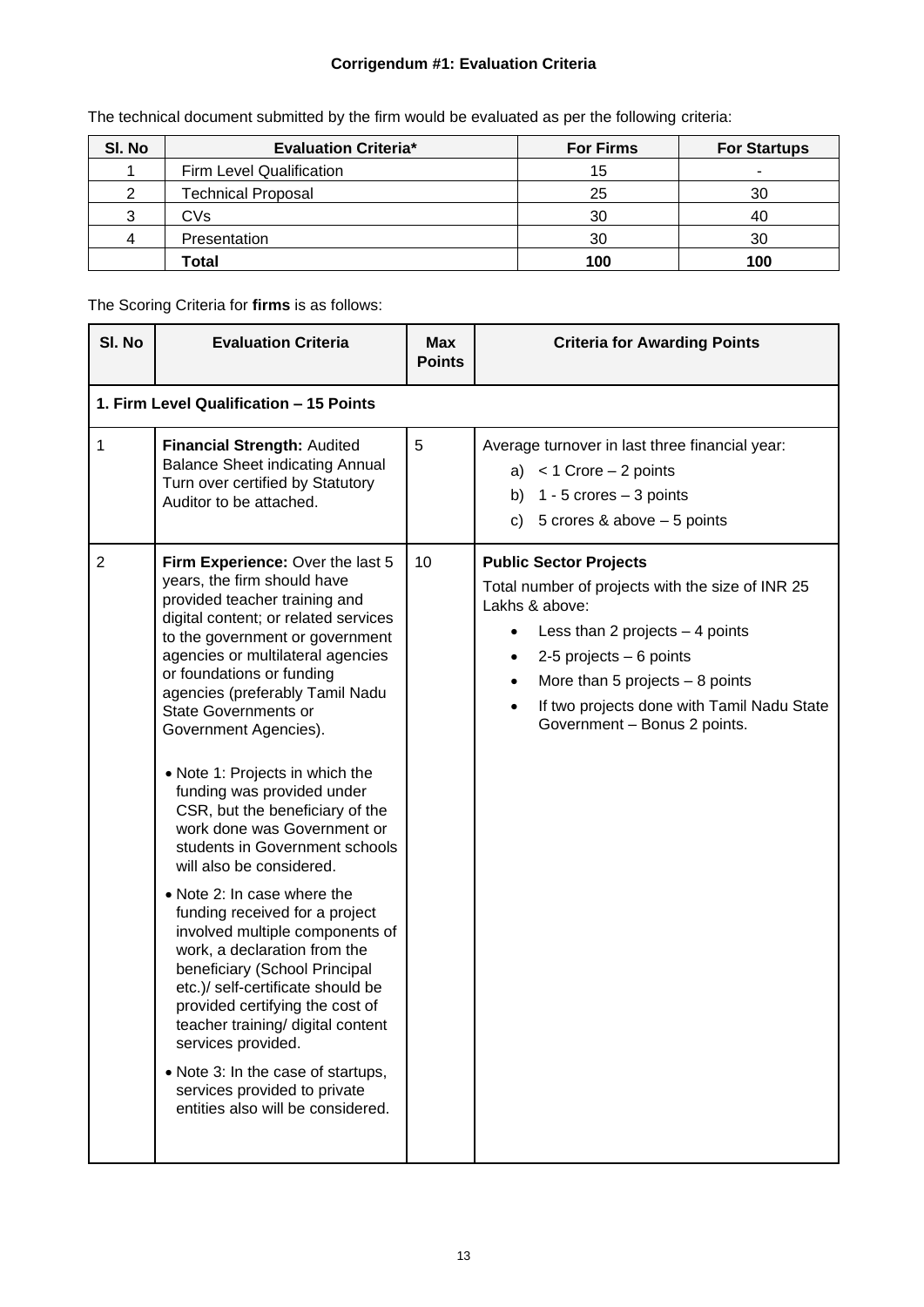| SI. No         | <b>Evaluation Criteria</b>                                                                                              | <b>Max</b><br><b>Points</b> | <b>Criteria for Awarding Points</b>                                                                                                                                                                                                                                                                                                                                                                                                                                                                                                                                                                                                                                                                                                                                                                                                                                                                                                                                            |  |
|----------------|-------------------------------------------------------------------------------------------------------------------------|-----------------------------|--------------------------------------------------------------------------------------------------------------------------------------------------------------------------------------------------------------------------------------------------------------------------------------------------------------------------------------------------------------------------------------------------------------------------------------------------------------------------------------------------------------------------------------------------------------------------------------------------------------------------------------------------------------------------------------------------------------------------------------------------------------------------------------------------------------------------------------------------------------------------------------------------------------------------------------------------------------------------------|--|
|                | 2. Technical Proposal - 25 Points                                                                                       |                             |                                                                                                                                                                                                                                                                                                                                                                                                                                                                                                                                                                                                                                                                                                                                                                                                                                                                                                                                                                                |  |
| 1              | Approach of the bidder to Teacher<br>training and Video Content<br>creation.                                            | 15                          | <b>Teacher Training: 7.5 points</b><br>Approach: 2.5 points<br>Tools/ methodologies used: 2.5 points<br>Best practices: 2.5 points<br>All three put together should not exceed 3<br>pages.<br><b>Video Creation: 7.5 points</b><br>Approach: 2.5 points<br>$\bullet$<br>Tools/ methodologies used: 2.5 points<br>Best practices: 2.5 points<br>All three put together should not exceed 2<br>pages.                                                                                                                                                                                                                                                                                                                                                                                                                                                                                                                                                                            |  |
| $\overline{2}$ | List of models to be used by the<br>Bidders in their videos and list of<br>topics for which animations will be<br>made. | 10 <sup>°</sup>             | Comprehensiveness of list of models; quality of<br>models; photographs; brand details provided: 10<br>points.                                                                                                                                                                                                                                                                                                                                                                                                                                                                                                                                                                                                                                                                                                                                                                                                                                                                  |  |
|                | 3. Project Team - 30 Points                                                                                             |                             |                                                                                                                                                                                                                                                                                                                                                                                                                                                                                                                                                                                                                                                                                                                                                                                                                                                                                                                                                                                |  |
| 1.             | <b>Qualification &amp; Professional</b><br><b>Experience of Key Personnel</b>                                           | 30                          | Points will be awarded as follows for<br>Components A, B, C, D& E:<br>Points will be awarded only in respect to CVs and<br>profiles furnished for the proposed key personnel to<br>deployed<br>on the project<br>with<br>relevant<br>be<br>experience, as follows:<br>1. Project Manager [2 points]<br>a. At least 10 years' experience in Education<br>sector, of which at least 5 years as a<br>Project Manager.<br>b. Should have handled at least 1 project of<br>similar scale and magnitude in a state<br>government [1 point].<br>c. Experience in handling a project that<br>involved the making of videos for<br>academic purposes [1 point].<br>2. Academic Resource Person [14 points;<br>equally distributed across resources]<br>a. Graduate. PG in relevant subject will be<br>given extra points (20%).<br>b. At least 10 years' experience in teaching<br>in relevant subject and grade (20%).<br>c. Awards/accolades won in the said<br>specialisation (20%). |  |
|                |                                                                                                                         |                             | d. Each Resource Person will submit, as part<br>of their submission, at least 1 video in the                                                                                                                                                                                                                                                                                                                                                                                                                                                                                                                                                                                                                                                                                                                                                                                                                                                                                   |  |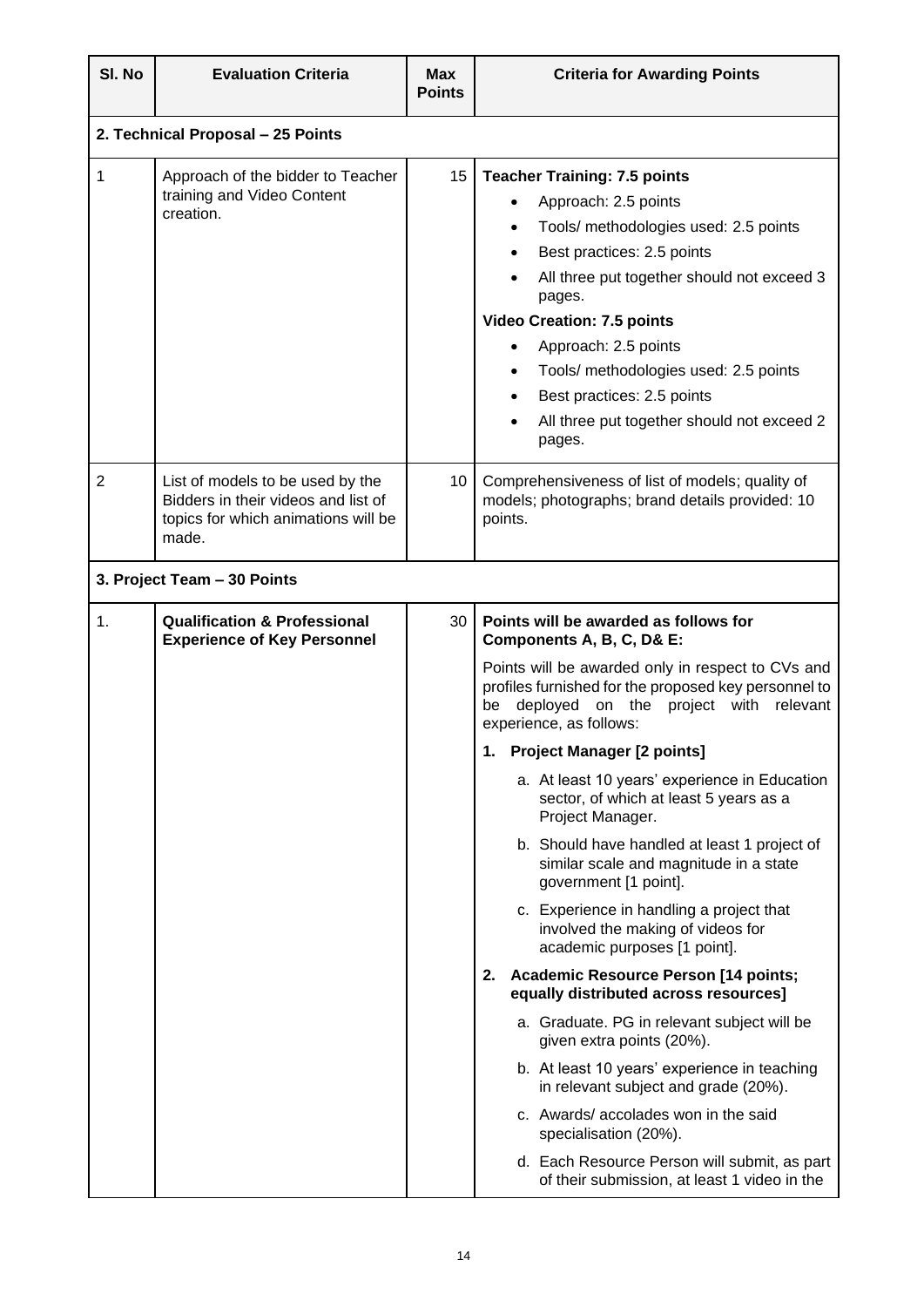| SI. No | <b>Evaluation Criteria</b>                                                                                                                                                                                      | <b>Max</b><br><b>Points</b> | <b>Criteria for Awarding Points</b>                                                                                                                                                                                                                                                                                                                 |
|--------|-----------------------------------------------------------------------------------------------------------------------------------------------------------------------------------------------------------------|-----------------------------|-----------------------------------------------------------------------------------------------------------------------------------------------------------------------------------------------------------------------------------------------------------------------------------------------------------------------------------------------------|
|        |                                                                                                                                                                                                                 |                             | relevant subject where the same concept<br>has been explained in at least 2 different<br>ways; video to be not more than 3 minutes<br>duration (20%).                                                                                                                                                                                               |
|        |                                                                                                                                                                                                                 |                             | e. Mastery over Tamil and English (20%).                                                                                                                                                                                                                                                                                                            |
|        |                                                                                                                                                                                                                 |                             | <b>Scripting Expert Resource [14 points;</b><br>3.<br>equally distributed across resources]                                                                                                                                                                                                                                                         |
|        |                                                                                                                                                                                                                 |                             | a. Graduate. PG in relevant subject will be<br>given extra points (20%).                                                                                                                                                                                                                                                                            |
|        |                                                                                                                                                                                                                 |                             | b. At least 3 years' experience in teaching in<br>relevant subject and grade (20%).                                                                                                                                                                                                                                                                 |
|        |                                                                                                                                                                                                                 |                             | c. At least 2 years' experience in script<br>preparation for video creation (20%).                                                                                                                                                                                                                                                                  |
|        |                                                                                                                                                                                                                 |                             | d. Each script writer will submit, as part of<br>their submission, at least 1 script in the<br>relevant subject where the same concept<br>has been explained in at least 2 different<br>ways (30%).                                                                                                                                                 |
|        |                                                                                                                                                                                                                 |                             | e. Mastery over Tamil and English (30%).                                                                                                                                                                                                                                                                                                            |
|        | 3. Presentation - 30 Points                                                                                                                                                                                     |                             |                                                                                                                                                                                                                                                                                                                                                     |
| 1.     | <b>Technical Presentation: The firm</b><br>shall present a detailed<br>presentation on technical<br>approach, work plan, team<br>deployment, monitoring plan,<br>quality assurance, target video<br>output etc. | 30                          | Points will be awarded as follows:<br>Training plan to build capacity in the teachers<br>$-5$ points.<br>Plan to scale the extent of work provided $-4$<br>points.<br>Internal quality checks and monitoring<br>systems to ensure quality of output (Scripts<br>and Videos): 7 points.<br>Model sample scripts of the bidders (3 Nos): 5<br>points. |
|        |                                                                                                                                                                                                                 |                             | Model videos and animations $(4$ Nos $-$ 2 each;<br>10 mins each): 4 points.<br>Presence of all named resources on the video:<br>5 points (equally distributed across named<br>resources).                                                                                                                                                          |